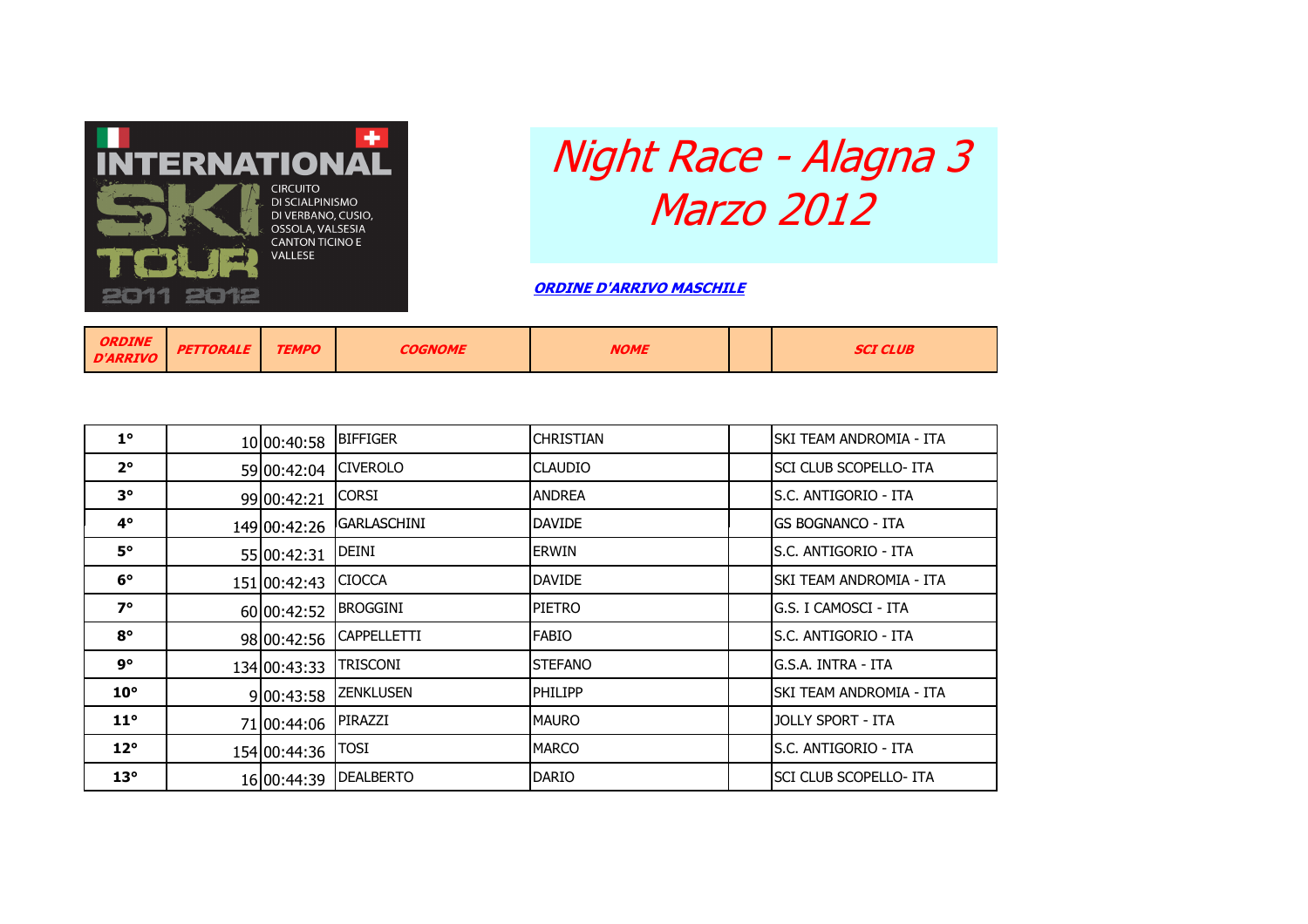| $14^{\circ}$ | 5 00:44:42   | <b>DARIOLI</b>    | <b>MAURO</b>    | <b>GS BOGNANCO - ITA</b>      |
|--------------|--------------|-------------------|-----------------|-------------------------------|
| $15^\circ$   | 82 00:44:44  | <b>RUTTIMANN</b>  | <b>STEFAN</b>   | JOLLY SPORT - ITA             |
| $16^{\circ}$ | 43 00:45:20  | <b>CAMURRI</b>    | <b>IVAN</b>     | <b>SCI CLUB SCOPELLO- ITA</b> |
| $17^\circ$   | 1 00:45:58   | LORENZI           | <b>FABRIZIO</b> | <b>GS BOGNANCO - ITA</b>      |
| $18^{\circ}$ | 68 00:45:58  | PRINI             | <b>FABIO</b>    | <b>GS BOGNANCO - ITA</b>      |
| $19^\circ$   | 69 00:46:08  | <b>GRASSI</b>     | <b>CRISTIAN</b> | SKI TEAM ANDROMIA- ITA        |
| $20^{\circ}$ | 155 00:46:10 | <b>TOSI</b>       | <b>TOMMASO</b>  | S.C. ANTIGORIO - ITA          |
| $21^\circ$   | 157 00:46:26 | <b>MORESCO</b>    | <b>OTTAVIO</b>  | AZZURRI - ITA                 |
| $22^{\circ}$ | 136 00:47:09 | <b>VOLPONE</b>    | <b>IVAN</b>     | ALPINI INTRA- ITA             |
| $23^\circ$   | 17 00:47:13  | <b>GAMBARINI</b>  | <b>MANUEL</b>   | <b>SCI CLUB SCOPELLO- ITA</b> |
| $24^\circ$   | 49 00:47:14  | <b>CALCINI</b>    | <b>DAVIDE</b>   | SKI TEAM ANDROMIA- ITA        |
| $25^\circ$   | 61 00:47:37  | <b>CAGNACCI</b>   | <b>MICHEL</b>   | SKI TEAM ANDROMIA- ITA        |
| $26^\circ$   | 94 00:48:09  | <b>BERTINOTTI</b> | <b>STEFANO</b>  | <b>GS BOGNANCO - ITA</b>      |
| $27^\circ$   | 141 00:48:19 | <b>ORNATI</b>     | <b>GIULIO</b>   | <b>JOLLY SPORT - ITA</b>      |
| $28^\circ$   | 70 00:48:25  | <b>BIONDA</b>     | <b>MAURIZIO</b> | JOLLY SPORT - ITA             |
| 29°          | 103 00:48:25 | <b>BUSCA</b>      | <b>GIOVANNI</b> | S.C. ANTIGORIO - ITA          |
| $30^\circ$   | 88 00:48:35  | <b>SARTORI</b>    | <b>ANDREA</b>   | S.C. ANTIGORIO - ITA          |
| $31^\circ$   | 115 00:48:39 | <b>FERRARIS</b>   | CARLO           | JOLLY SPORT - ITA             |
| $32^\circ$   | 111 00:48:48 | <b>GIOVANELLI</b> | MASSIMILIANO    | S.C. ANTIGORIO - ITA          |
| $33^\circ$   | 113 00:48:49 | POZZI             | <b>ANDREA</b>   | PASSO DOPO PASSO-ITA          |
| $34^\circ$   | 121 00:48:56 | <b>GUIZZETTI</b>  | <b>ADRIANO</b>  | <b>GS BOGNANCO - ITA</b>      |
| $35^\circ$   | 72 00:48:58  | <b>BASSO</b>      | GIANNI          | <b>LIBERO</b>                 |
| $36^\circ$   | 41 00:49:09  | <b>CERESOLI</b>   | <b>LUCA</b>     | G.S.A. INTRA - ITA            |
| $37^\circ$   | 8 00:49:12   | <b>ZUBER</b>      | <b>EGON</b>     | <b>SKI TEAM ANDROMIA- ITA</b> |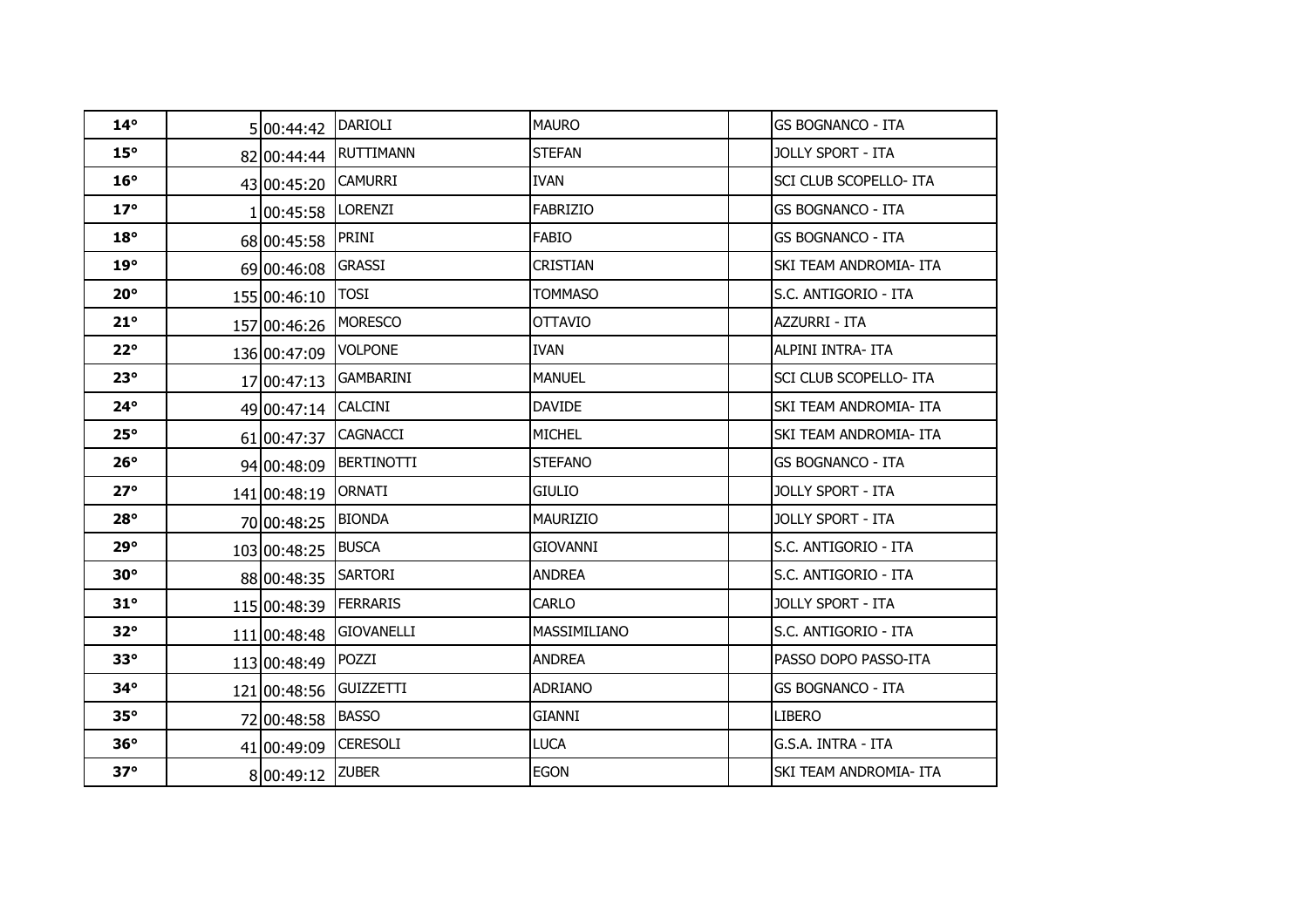| $38^\circ$   | 91 00:49:29  | MOROTTI                  | <b>GIULIO</b>    | <b>SCI CLUB SCOPELLO- ITA</b> |
|--------------|--------------|--------------------------|------------------|-------------------------------|
| $39^\circ$   | 33 00:50:20  | <b>SANNA</b>             | <b>FEDERICO</b>  | C.A. DOMOBIANCA - ITA         |
| $40^{\circ}$ | 140 00:50:27 | <b>FIORI</b>             | <b>ANDREA</b>    | LA BUFAROLA-ITA               |
| $41^{\circ}$ | 54 00:51:31  | <b>TIONI</b>             | <b>GIANCARLO</b> | <b>GS BOGNANCO - ITA</b>      |
| $42^{\circ}$ | 74 00:51:34  | <b>VESCIO</b>            | <b>ANDREA</b>    | <b>CISORE</b>                 |
| $43^\circ$   | 122 00:52:04 | FOBELLI                  | <b>DORIANO</b>   | S.C. ANTIGORIO - ITA          |
| $44^\circ$   | 87 00:52:05  | <b>STOPPINI</b>          | <b>MAURO</b>     | SKI TEAM ANDROMIA - ITA       |
| $45^\circ$   | 75 00:52:18  | <b>TAMILLA</b>           | <b>ANDREA</b>    | <b>LIBERO</b>                 |
| $46^\circ$   | 86 00:52:23  | <b>GHEZZA</b>            | <b>MARCO</b>     | <b>VARZO</b>                  |
| $47^\circ$   |              | 112 00:52:29 SCANDROGLIO | <b>LORENZO</b>   | S.C. ANTIGORIO - ITA          |
| $48^\circ$   | 105 00:52:54 | <b>TAVOLARI</b>          | <b>LUCA</b>      | <b>GS ALTITUDE</b>            |
| $49^\circ$   | 117 00:52:59 | <b>GIACOLETTI</b>        | <b>LUCA</b>      | IS.C. ANTIGORIO - ITA         |
| $50^\circ$   | 138 00:53:04 | <b>BELTRAMI</b>          | <b>FILIPPO</b>   | ALPINI INTRA- ITA             |
| $51^\circ$   | 107 00:53:13 | DE ALESSANDRI            | <b>ANDREA</b>    | <b>SCI CLUB TORINO</b>        |
| $52^\circ$   | 46 00:53:22  | <b>CURNIS</b>            | <b>NAZARENO</b>  | <b>SCI CLUB SCOPELLO- ITA</b> |
| $53^\circ$   | 123 00:53:27 | <b>PESENTI</b>           | <b>RENATO</b>    | S.C. ANTIGORIO-ITA            |
| $54^\circ$   | 48 00:53:39  | RINALDI                  | <b>STEFANO</b>   | SKI TEAM ANDROMIA - ITA       |
| $55^\circ$   | 110 00:53:48 | <b>PRIMATESTA</b>        | <b>MASSIMO</b>   | SKI TEAM ANDROMIA - ITA       |
| $56^\circ$   | 137 00:54:06 | PIERRETTORI              | <b>ANDREA</b>    | <b>LIBERO</b>                 |
| $57^\circ$   | 148 00:54:18 | ANTONINI                 | <b>MARCO</b>     | <b>GS BOGNANCO - ITA</b>      |
| 58°          | 147 00:54:24 | <b>MORETTINI</b>         | <b>MILES</b>     | G.S.A. INTRA - ITA            |
| 59°          | 65 00:54:52  | <b>FERRARI</b>           | <b>TAZIO</b>     | <b>LIBERO</b>                 |
| $60^\circ$   | 18 00:55:10  | <b>DEALBERTO</b>         | <b>DIEGO</b>     | SCI CLUB SCOPELLO- ITA        |
| $61^\circ$   | 102 00:55:16 | <b>DINETTI</b>           | <b>GIAN LEO</b>  | <b>JOLLY SPORT - ITA</b>      |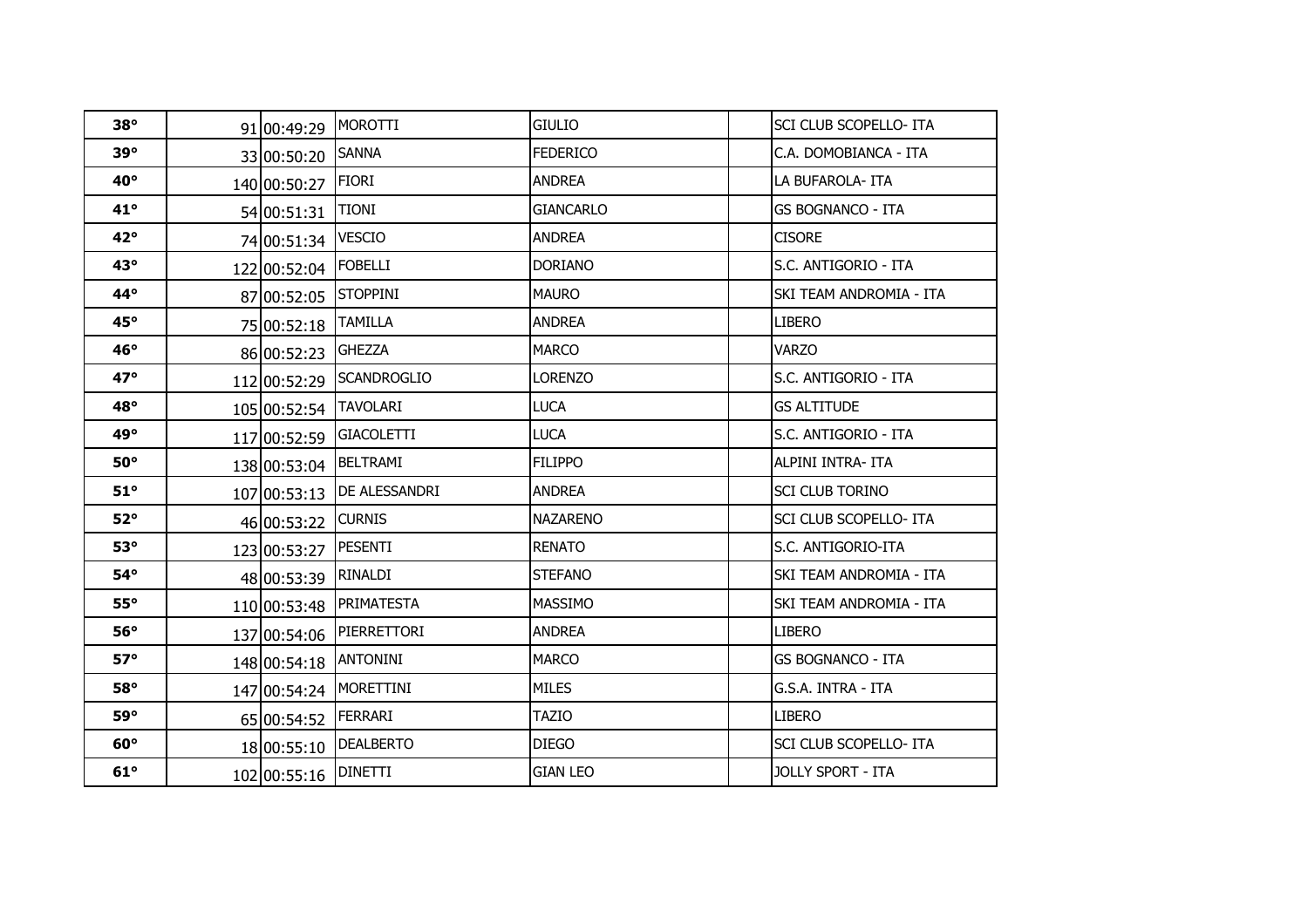| $62^\circ$ | 19 00:55:29  | <b>DE BIAGGI</b>  | <b>LUCA</b>       | <b>SCI CLUB SCOPELLO- ITA</b>       |
|------------|--------------|-------------------|-------------------|-------------------------------------|
| $63^\circ$ | 114 00:55:39 | <b>IACCHINI</b>   | <b>DAVIDE</b>     | SCI CLUB VALLE ANZASCA - ITA        |
| $64^\circ$ | 73 00:55:41  | <b>MINOLA</b>     | <b>FABIO</b>      | SKI TEAM ANDROMIA - ITA             |
| $65^\circ$ | 25 00:55:55  | <b>GARAVINI</b>   | <b>MASSIMO</b>    | <b>GS BOGNANCO - ITA</b>            |
| $66^\circ$ | 79 00:56:42  | <b>RIVA</b>       | <b>ALESSANDRO</b> | SCI CLUB SCOPELLO- ITA              |
| $67^\circ$ | 3 00:56:46   | BALZANI           | <b>ALBERTO</b>    | GS BOGNANCO - ITA                   |
| $68^\circ$ | 62 00:56:51  | <b>BATTAGLIA</b>  | <b>STEFANO</b>    | PASSO DOPO PASSO-ITA                |
| $69^\circ$ | 101 00:56:56 | REGAZZONI         | <b>MASSIMO</b>    | CASALE-ITA                          |
| $70^\circ$ | 109 00:57:07 | PRIMATESTA        | <b>GUIDO</b>      | SKI TEAM ANDROMIA - ITA             |
| $71^\circ$ | 158 00:58:15 | <b>GASPAROTTI</b> | <b>DAVIDE</b>     | <b>LIBERO</b>                       |
| $72^\circ$ | 4 00:58:51   | <b>TAGINI</b>     | <b>MATTIA</b>     | <b>GS BOGNANCO - ITA</b>            |
| $73^\circ$ | 200:58:58    | POLETTI           | <b>BRUNO</b>      | <b>GS BOGNANCO - ITA</b>            |
| $74^\circ$ | 64 00:59:48  | <b>ALBERTUZZI</b> | <b>LUCA</b>       | SKI TEAM ANDROMIA- ITA              |
| $75^\circ$ | 145 00:59:57 | <b>CERLINI</b>    | <b>GIANNI</b>     | <b>GS BOGNANCO - ITA</b>            |
| $76^\circ$ | 85 01:00:11  | <b>ANTONIETTI</b> | <b>SIMONE</b>     | S.C. ANTIGORIO - ITA                |
| $77^\circ$ | 32 01:00:19  | <b>MENEGALDO</b>  | <b>LUCA</b>       | SCI CLUB SCOPELLO- ITA              |
| 78°        | 31 01:01:23  | <b>NIESSNER</b>   | <b>GUIDO</b>      | S.C. ANTIGORIO - ITA                |
| 79°        | 135 01:01:35 | <b>MARCHI</b>     | <b>DAVIDE</b>     | S.C. ANTIGORIO - ITA                |
| $80^\circ$ | 156 01:01:35 | <b>UBERTI</b>     | <b>FABRIZIO</b>   | <b>UBERLEKKE TEAM- ITA</b>          |
| $81^\circ$ | 116 01:01:53 | <b>BALOSSI</b>    | <b>STEFANO</b>    | <b>SCI CLUB VALLE ANZASCA - ITA</b> |
| $82^\circ$ | 26 01:01:54  | <b>VOLPONE</b>    | <b>MARCO</b>      | <b>LIBERO</b>                       |
| $83^\circ$ | 108 01:02:23 | <b>RADESCO</b>    | <b>SANDRO</b>     | SKI TEAM ANDROMIA - ITA             |
| $84^\circ$ | 20 01:03:13  | <b>RECRUCOLO</b>  | <b>DAVIDE</b>     | <b>FIAMME GIALLE</b>                |
| $85^\circ$ | 37 01:03:26  | <b>BOTTA</b>      | <b>RICCARDO</b>   | SCI CLUB SCOPELLO- ITA              |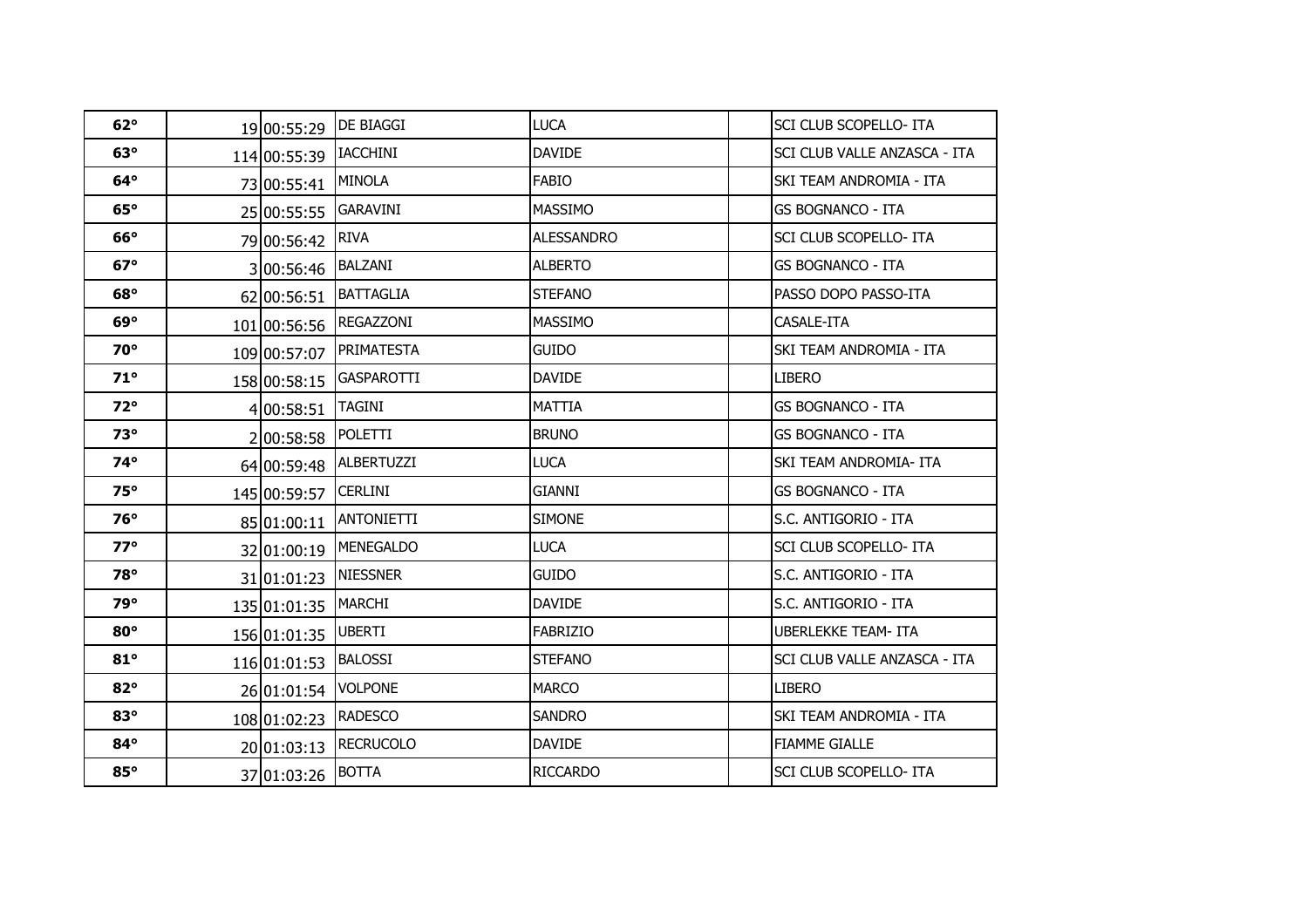| $86^\circ$  |                       | 92 01:03:34  BELTRAMETTI | <b>SIMONE</b>     | <b>LIBERO</b>               |
|-------------|-----------------------|--------------------------|-------------------|-----------------------------|
| $87^\circ$  | 104 01:04:40 DI CENTA |                          | <b>PAOLO</b>      | S.C. ANTIGORIO - ITA        |
| 88°         | 30 01:05:19 RE        |                          | <b>DARIO</b>      | S.C. ANTIGORIO - ITA        |
| $89^\circ$  | 36 01:05:19 FORNI     |                          | <b>ALESSIO</b>    | <b>LIBERO</b>               |
| $90^\circ$  | 144 01:05:28          | <b>ENZIO</b>             | <b>RICCARDO</b>   | <b>ATLETIC QUARE</b>        |
| 91°         | 63 01:05:42 PRINI     |                          | <b>GIULIO</b>     | SKI TEAM ANDROMIA- ITA      |
| $92^\circ$  | 50 01:06:04           | <b>NINO</b>              | <b>FERNANDO</b>   | <b>UBERLEKKE TEAM - ITA</b> |
| $93^\circ$  | 47 01:06:07 BOTTA     |                          | <b>SIMONE</b>     | SCI CLUB SCOPELLO- ITA      |
| $94^\circ$  |                       | 67 01:06:08 BERTONCINI   | <b>TIZIANO</b>    | <b>FORESTO</b>              |
| 95°         |                       | 45 01:07:54 AMBROSINO    | <b>MAURIZIO</b>   | SCI CLUB VARALLO- ITA       |
| $96^\circ$  | 58 01:08:03           | <b>TAMEO</b>             | <b>ANDREA</b>     | SCI CLUB SCOPELLO- ITA      |
| $97^\circ$  | 78 01:08:05           | <b>POMINA</b>            | NICOLO'           | SCI CLUB SCOPELLO- ITA      |
| $98^\circ$  | 90 01:08:09           | <b>BOSSI</b>             | <b>ALESSANDRO</b> | SCI CLUB SCOPELLO- ITA      |
| 99°         | 53 01:08:30 PERINI    |                          | <b>MARCO</b>      | SCI CLUB MACUGNAGA - ITA    |
| $100^\circ$ |                       | 143 01:08:44 GIACOMINO   | <b>MATTEO</b>     | <b>ATLETIC QUARE</b>        |
| $101^\circ$ | 51 01:09:20 CANDIANI  |                          | <b>PAOLO</b>      | NEGRONI SPORT               |
| $102^\circ$ | 120 01:10:08 MOROTTI  |                          | <b>ALESSANDRO</b> | SCI CLUB SCOPELLO- ITA      |
| $103^\circ$ | 38 01:10:23           | <b>NINO</b>              | <b>ANDREA</b>     | SCI CLUB SCOPELLO- ITA      |
| $104^\circ$ |                       | 40 01:10:24   DE ANGELIS | <b>FRANCESCO</b>  | <b>UBERLEKKE TEAM- ITA</b>  |
| $105^\circ$ | 142 01:10:31          | MASSAROTTI               | <b>LUCA</b>       | <b>ATLETIC QUARE</b>        |
| $106^\circ$ | 66 01:11:03 MILESI    |                          | <b>SILVIO</b>     | <b>LIBERO</b>               |
| $107^\circ$ |                       | 15 01:11:24 TARANTOLA    | <b>SALVATORE</b>  | SCI CLUB SCOPELLO- ITA      |
| $108^\circ$ | 29 01:11:25 RABONI    |                          | <b>GIUSEPPE</b>   | <b>UBERLEKKE TEAM - ITA</b> |
| $109^\circ$ |                       | 95 01:13:16 BERNARDI     | <b>FAUSTO</b>     | S.C. ANTIGORIO - ITA        |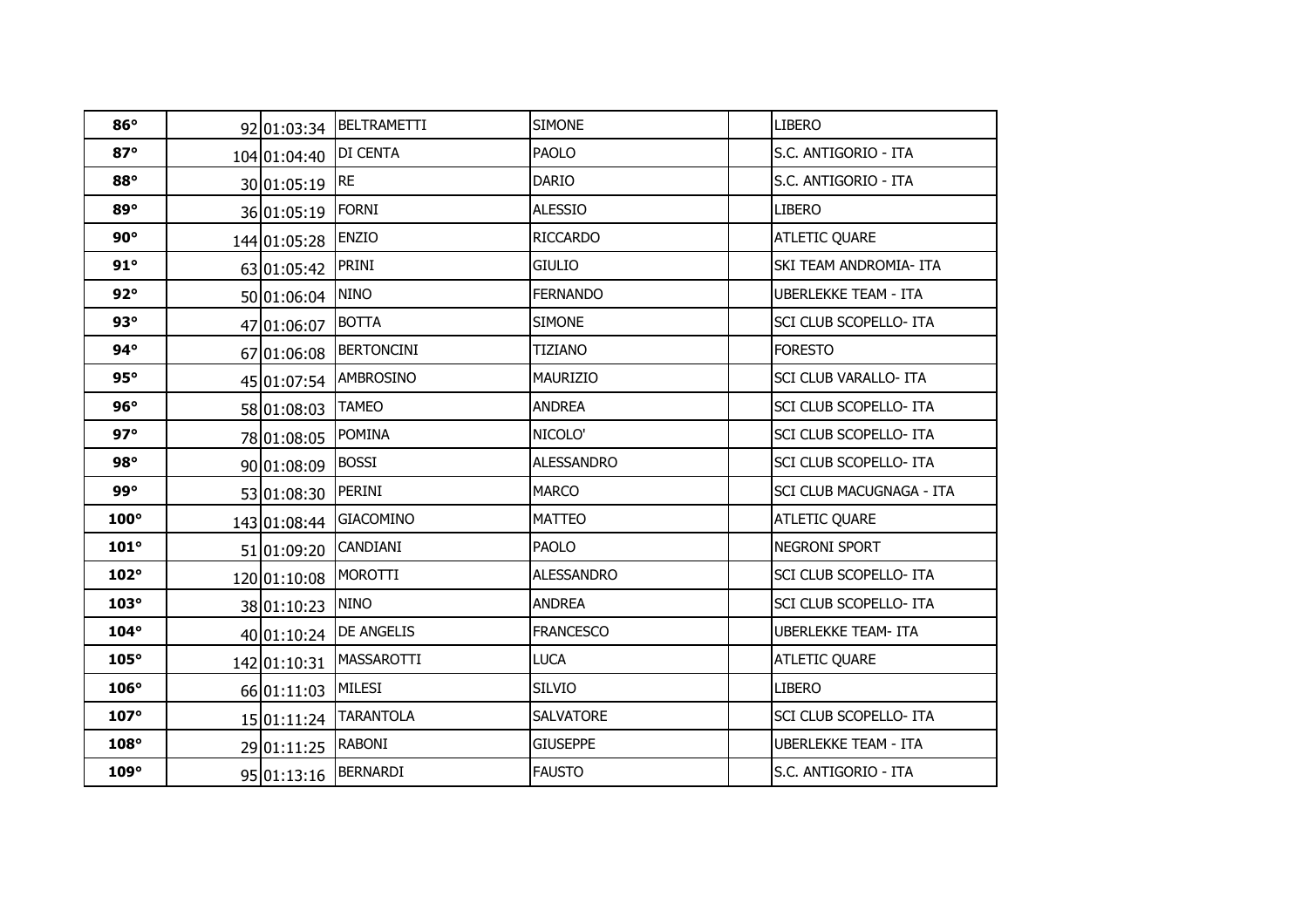| $110^\circ$ | 97 01:13:40        | <b>TRENTIN</b>    | <b>LUCA</b>       | <b>LIBERO</b>                 |
|-------------|--------------------|-------------------|-------------------|-------------------------------|
| $111^\circ$ | 11 01:13:40        | <b>PISCETTA</b>   | <b>ANDREA</b>     | <b>SCI CLUB SCOPELLO- ITA</b> |
| 112°        | 152 01:14:29       | <b>ANDRESELLI</b> | <b>MAURO</b>      | <b>SCI CLUB SCOPELLO- ITA</b> |
| 113°        | 100 01:16:44       | PAGANI            | <b>PAOLO</b>      | SCI CLUB SCOPELLO- ITA        |
| $114^\circ$ | 132 01:17:52       | <b>NEGRO</b>      | <b>DONATO</b>     | <b>LIBERO</b>                 |
| 115°        | 84 01:18:22        | <b>PAROLO</b>     | <b>GIUSEPPE</b>   | <b>UBERLEKKE TEAM- ITA</b>    |
| $116^\circ$ | 83 01:18:23        | <b>FORNARA</b>    | <b>GIANLUCA</b>   | <b>UBERLEKKE TEAM- ITA</b>    |
| $117^\circ$ | 119 01:18:36       | <b>LOCATELLI</b>  | <b>GIUSEPPE</b>   | <b>LIBERO</b>                 |
| $118^\circ$ | 81 01:19:26        | <b>IMARCHINI</b>  | Luigi Niccolo'    | <b>LIBERO</b>                 |
| $119^\circ$ | 128 01:20:55       | <b>IFRASCOTTI</b> | <b>PIETRO</b>     | <b>LIBERO</b>                 |
| $120^\circ$ | 126 01:20:56 MENTI |                   | <b>PAOLO</b>      | <b>LIBERO</b>                 |
| $121^\circ$ | 125 01:20:59       | <b>FRASCOTTI</b>  | <b>MAURIZIO</b>   | <b>LIBERO</b>                 |
| $122^\circ$ | 133 01:22:11       | <b>GARINO</b>     | <b>MAURO</b>      | <b>UBERLEKKE TEAM - ITA</b>   |
| $123^\circ$ | 124 01:23:04       | <b>ROSAS</b>      | <b>PAOLO</b>      | <b>LIBERO</b>                 |
| $124^\circ$ | 150 01:24:26       | <b>MASSAROTTI</b> | <b>DANIELE</b>    | CAMPERTOGNO - ITA             |
| $125^\circ$ | 131 01:25:09       | <b>ROLANDO</b>    | <b>MARCO</b>      | UBERLEKKE TEAM - ITA          |
| $126^\circ$ | 96 01:26:54        | <b>BERARDO</b>    | <b>FABIO</b>      | <b>LIBERO</b>                 |
| $127^\circ$ | 89 01:27:25        | <b>IACHETTI</b>   | <b>GIUSEPPE</b>   | <b>LIBERO</b>                 |
| $128^\circ$ | 7 01:31:11         | PEZZIN            | <b>LUCA</b>       | <b>LIBERO</b>                 |
| $129^\circ$ | 24 01:35:03        | <b>BERGAMO</b>    | <b>MARTINO</b>    | <b>LIBERO</b>                 |
| $130^\circ$ | 80 RITIRATO        | <b>CICONTE</b>    | <b>NICOLA</b>     | <b>CISONE</b>                 |
| $131^\circ$ | 39 RITIRATO        | <b>COMOLA</b>     | <b>ALESSANDRO</b> | SCI CLUB ALAGNA - ITA         |
| $132^\circ$ | 21 RITIRATO        | <b>ROCCHI</b>     | <b>LUCIA</b>      | <b>LIBERO</b>                 |
| $133^\circ$ | 57 RITIRATO        | <b>BARBAGLIA</b>  | <b>MICHELE</b>    | SCI CLUB SCOPELLO- ITA        |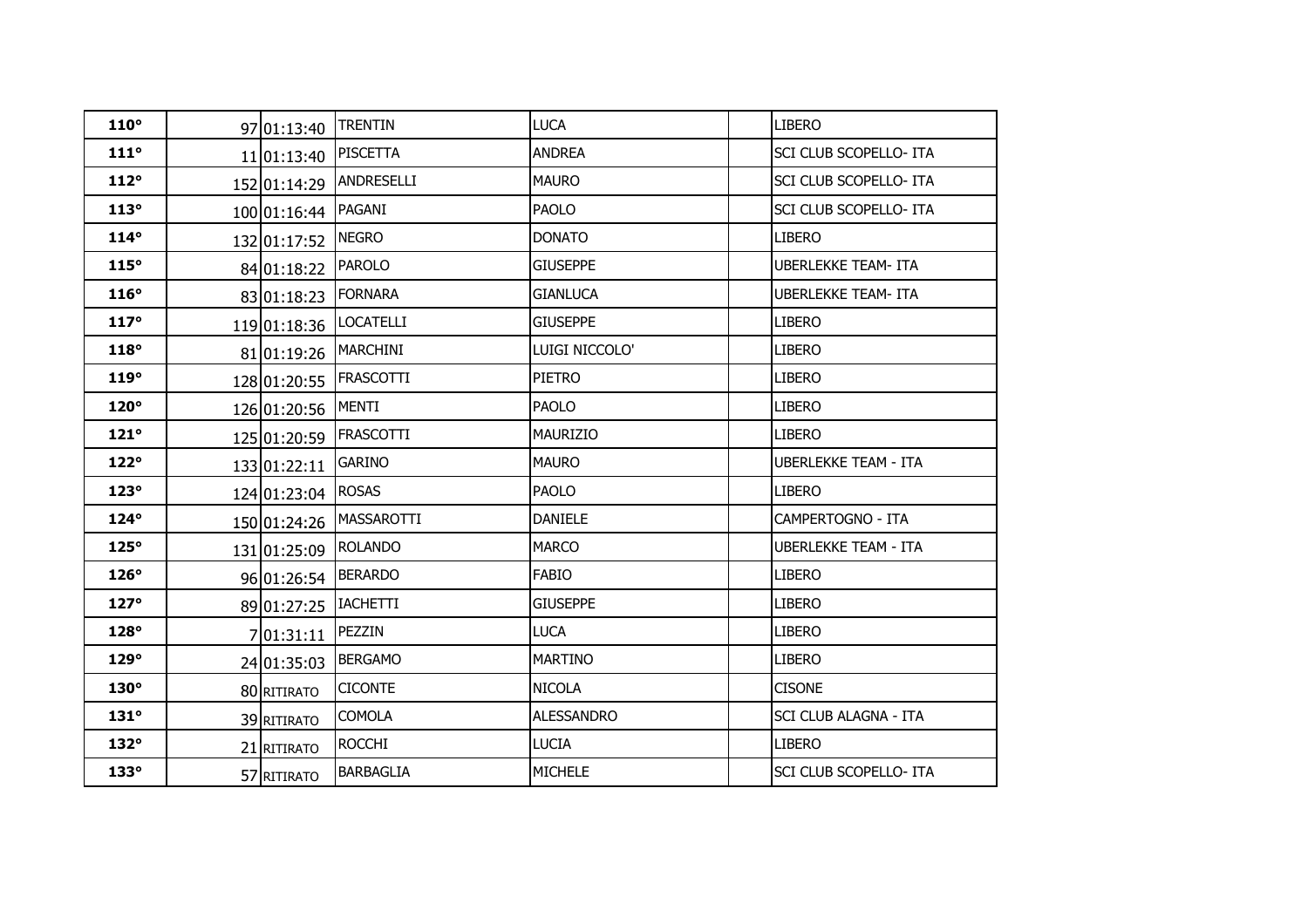| 134°        | 13 RITIRATO  | <b>TACCA</b>    | <b>FEDERICO</b> | <b>IER ACTION</b>              |
|-------------|--------------|-----------------|-----------------|--------------------------------|
| $135^\circ$ | 42 RITIRATO  | <b>COLOMBO</b>  | <b>MATTIA</b>   | <b>ISCI CLUB SCOPELLO- ITA</b> |
| $136^\circ$ | 130 RITIRATO | <b>SANCALDI</b> | <b>SANDRO</b>   | <b>IUBERLEKKE TEAM - ITA</b>   |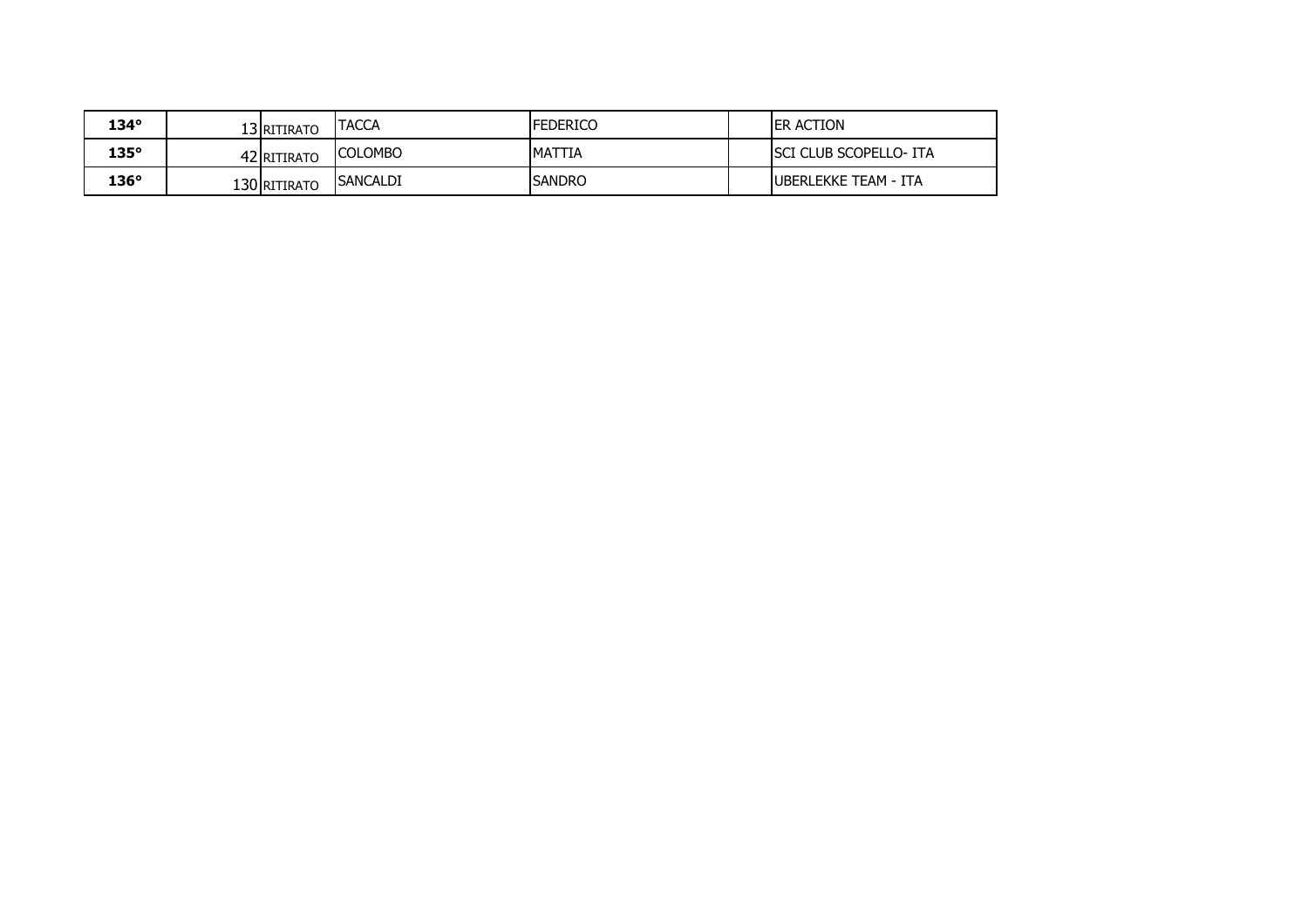

## Night Race - Alagna 3 Marzo 2012

ORDINE D'ARRIVO FEMMINILE

| <b>ORDINE</b><br>D'ARRIVO | <b>PETTORALE</b> | <b>TEMPO</b> | <b>COGNOME</b> | <b>NOME</b> |  | SCI CLUB |
|---------------------------|------------------|--------------|----------------|-------------|--|----------|
|---------------------------|------------------|--------------|----------------|-------------|--|----------|

| $1^{\circ}$  | 35 00:52:31  | <b>FORNI</b>          | <b>ERIKA</b>      | LIBERO                        |
|--------------|--------------|-----------------------|-------------------|-------------------------------|
| $2^{\circ}$  | 44 00:52:32  | <b>BENDOTTI</b>       | <b>GISELLA</b>    | SCI CLUB SCOPELLO- ITA        |
| $3^{\circ}$  | 77 00:56:00  | <b>TOSI</b>           | <b>GIULIA</b>     | SCI CLUB SCOPELLO- ITA        |
| $4^{\circ}$  | 56 01:01:36  | <b>CARAMELLO</b>      | <b>GIADA</b>      | ls.C. ANTIGORIO - ITA         |
| $5^{\circ}$  | 146 01:03:05 | <b>CERLINI</b>        | <b>ROSA</b>       | <b>GS BOGNANCO</b>            |
| $6^{\circ}$  | 52 01:04:39  | <b>BRERA MOLINARO</b> | <b>ROSALBA</b>    | NEGRONI SPORT                 |
| $7^\circ$    | 28 01:05:15  | RE.                   | ALESSIA           | S.C. ANTIGORIO - ITA          |
| $8^{\circ}$  | 22 01:06:03  | <b>BOSSI</b>          | <b>CORINNE</b>    | <b>SCI CLUB SCOPELLO- ITA</b> |
| 9°           | 76 01:07:12  | <b>CORTINOVI</b>      | <b>CLAUDIA</b>    | SCI CLUB SCOPELLO- ITA        |
| $10^{\circ}$ | 93 01:12:57  | <b>DEGASPARIS</b>     | VIVIANA           | <b>LIBERO</b>                 |
| $11^{\circ}$ | 139 01:12:57 | <b>BENDOTTI</b>       | <b>ELISABETTA</b> | SCI CLUB ALAGNA - ITA         |
| $12^{\circ}$ | 14 01:13:39  | <b>PRIONI</b>         | <b>ISTEFANIA</b>  | ER ACTION                     |
| $13^\circ$   | 153 01:18:01 | <b>MASSAROTTI</b>     | <b>ILARIA</b>     | CAMPERTOGNO - ITA             |